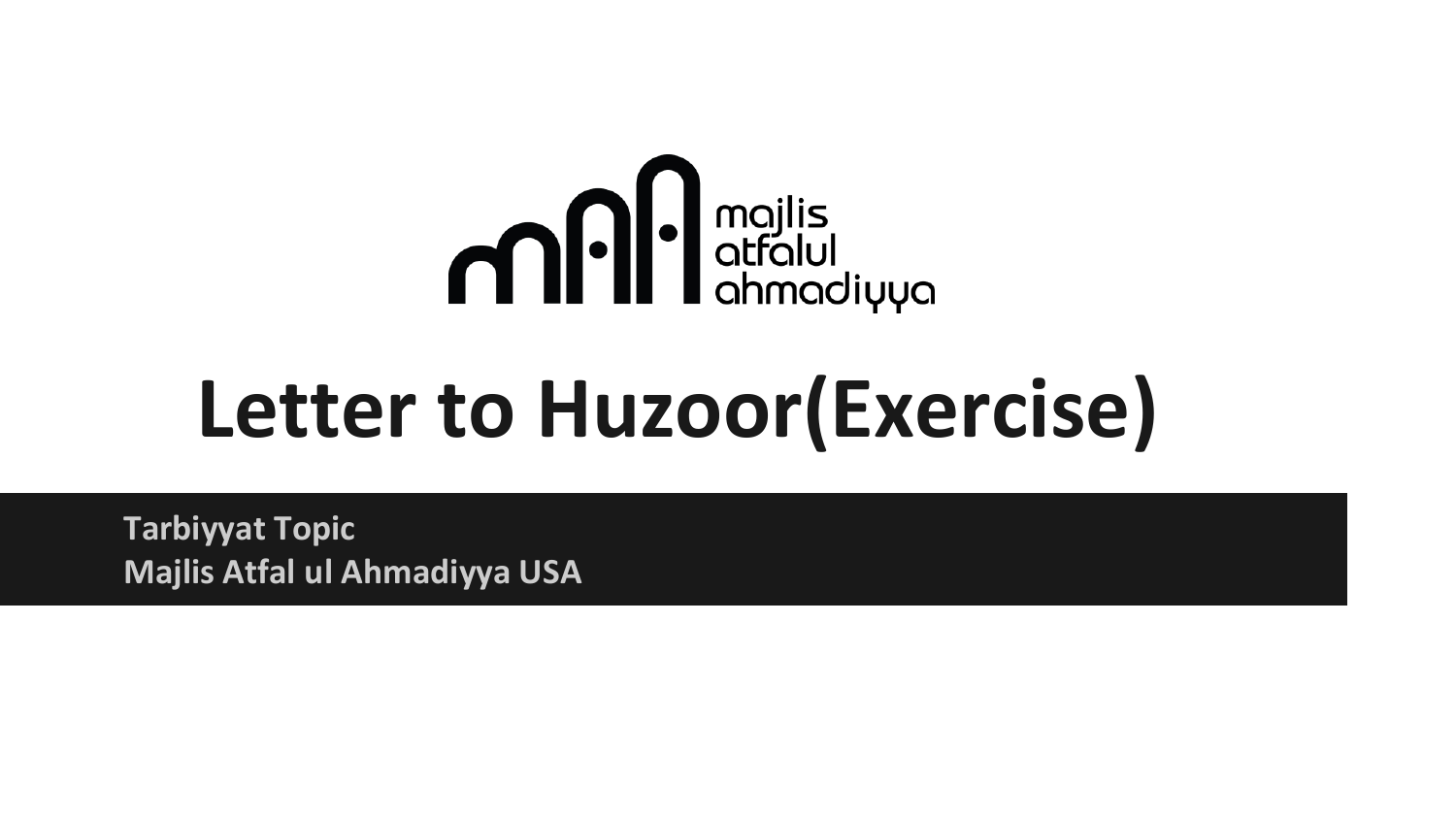## **Huzoor (aba)**



What is his name?

#### Have you met Huzoor?

When & Where? Share your stories?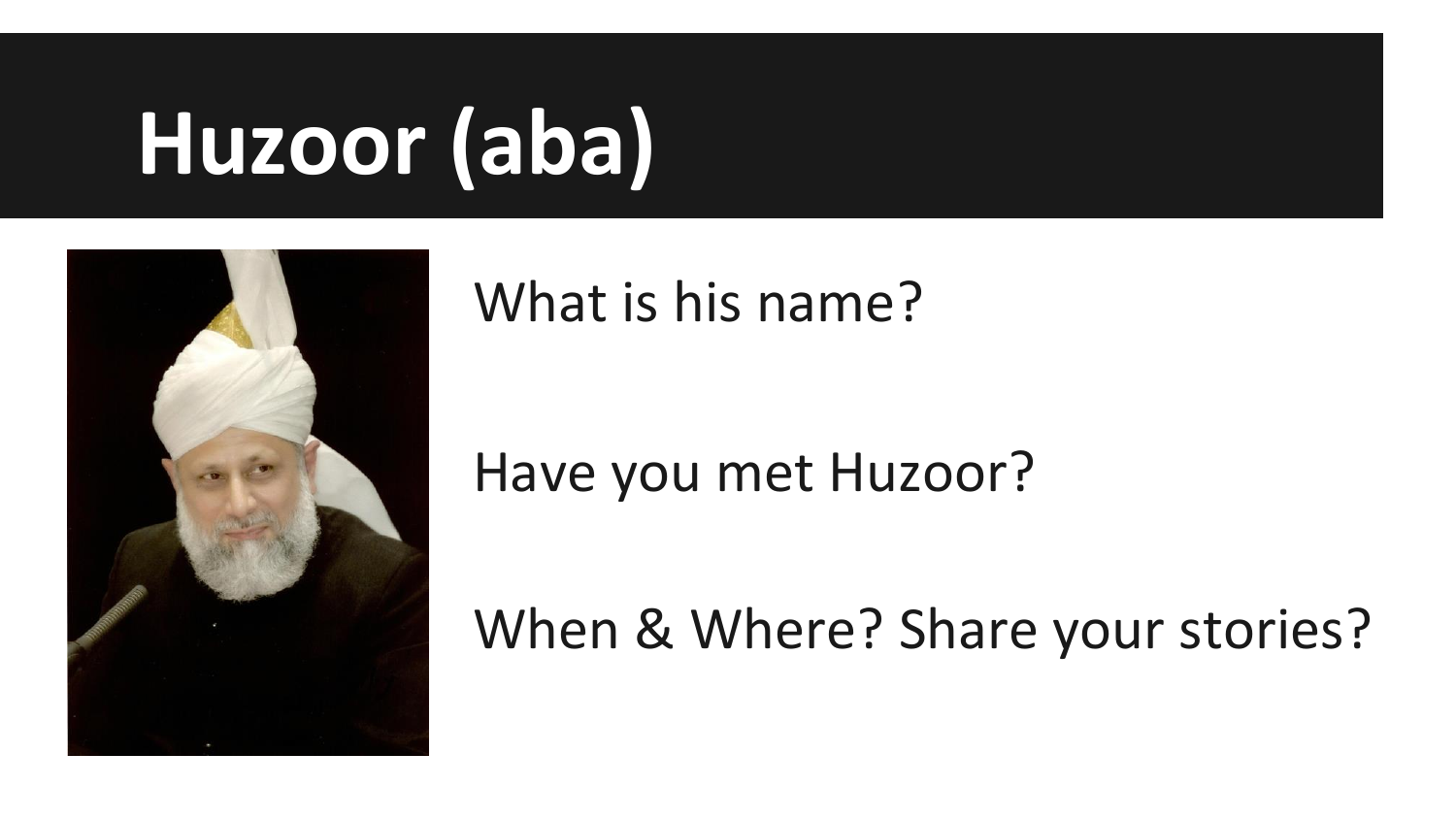# **How do you stay in touch?**



Watching him on MTA, Friday Sermon, etc

Attend Jalsas or meet him in London

But how else can we maintain frequent contact? seek advice and request for prayers? build a strong relationship?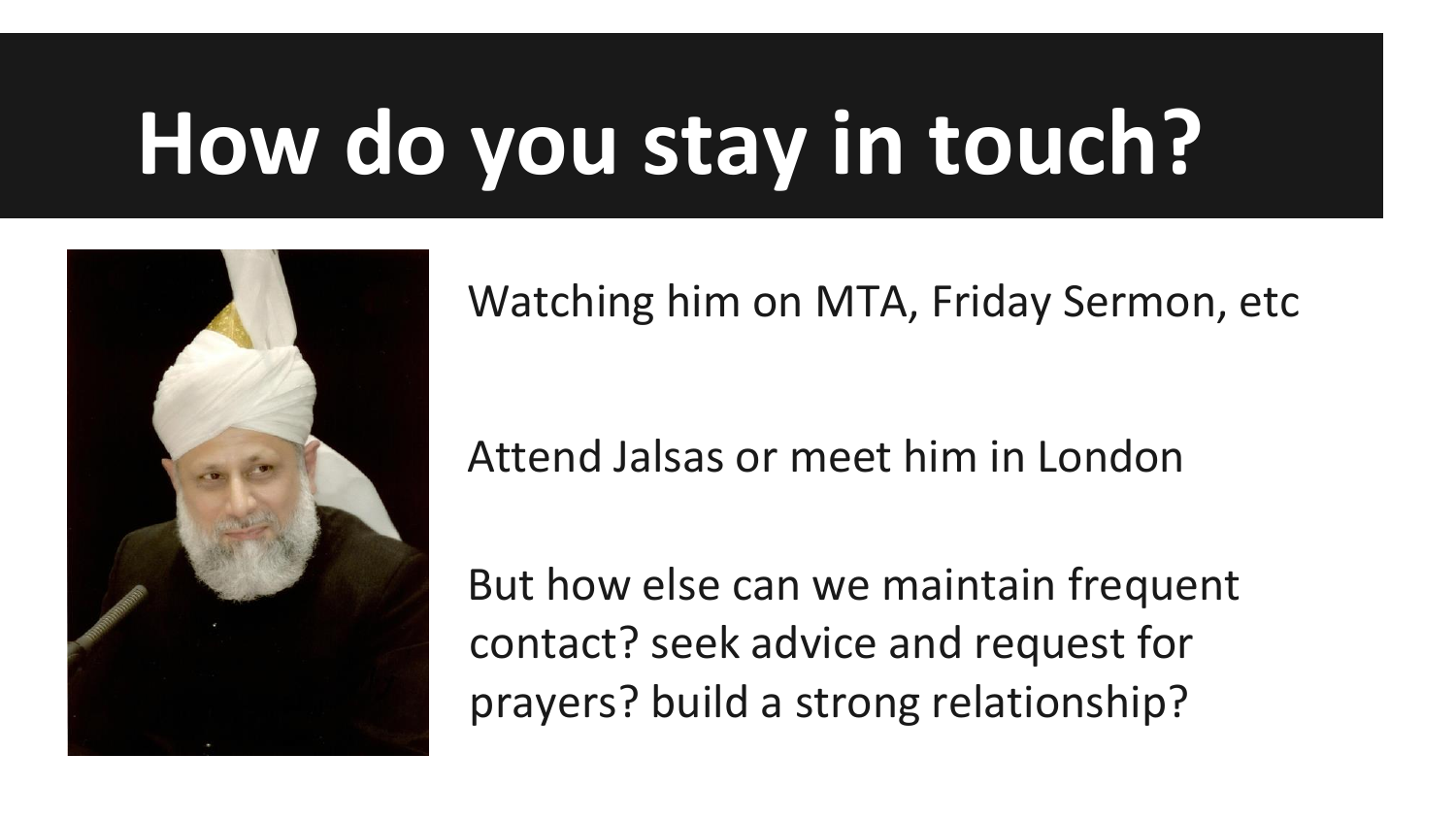# **Write letters to Huzoor (aba)**

**Let us write one in class today...**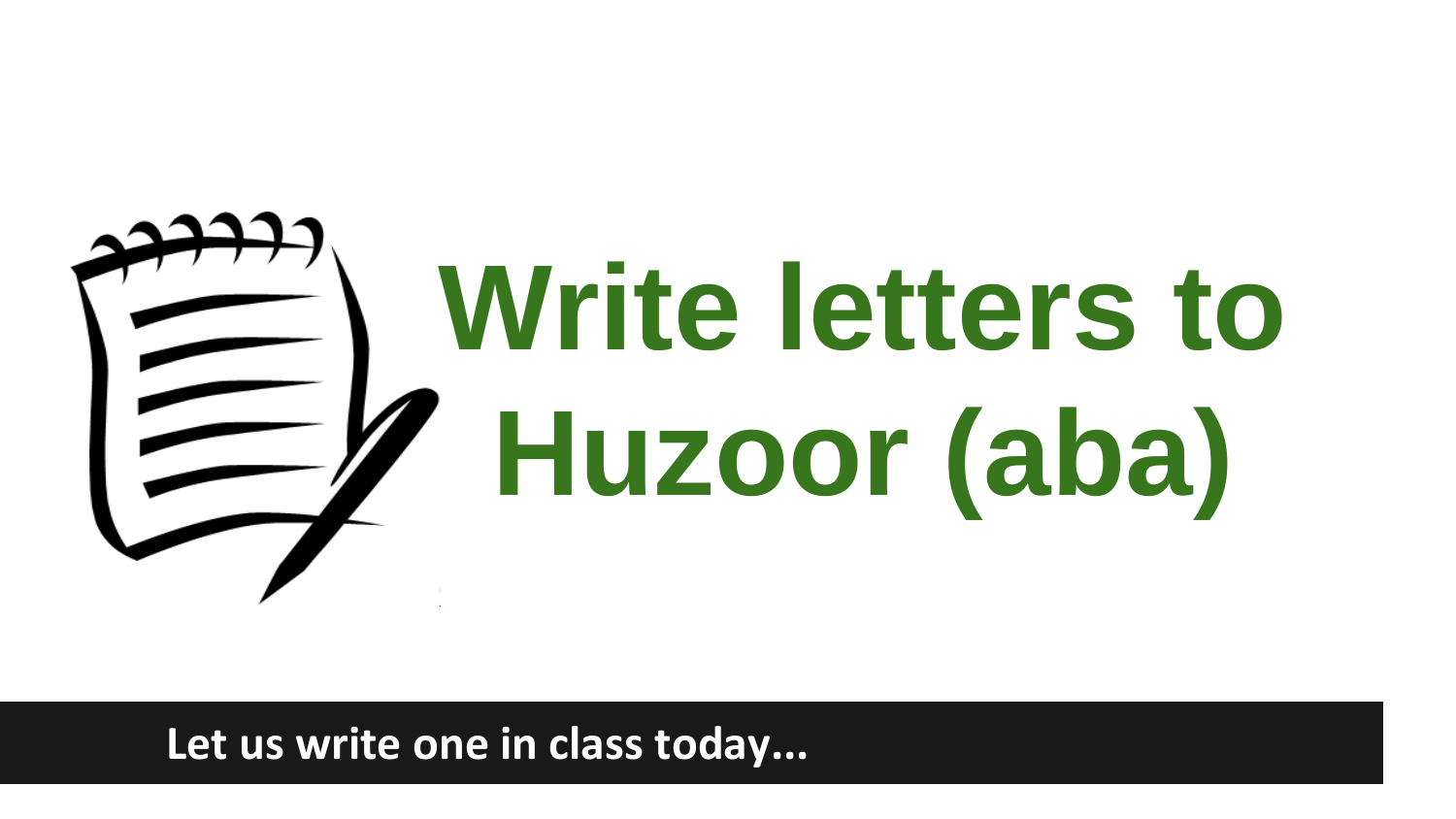#### **Let's write the letter**



#### **Everyone should take out a pen and paper.**

**Best to write the letter with hand**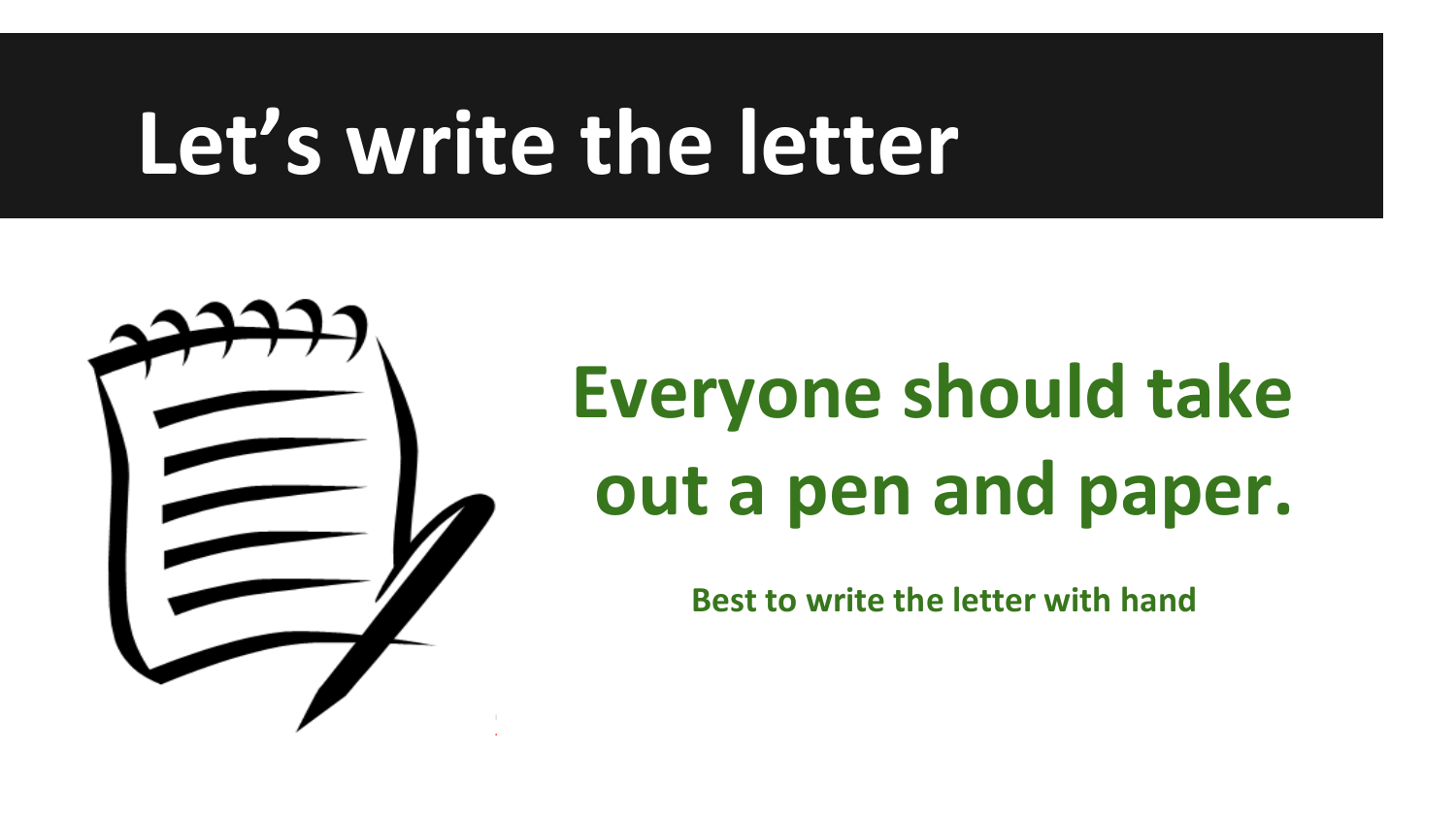

# **What should I write about?**

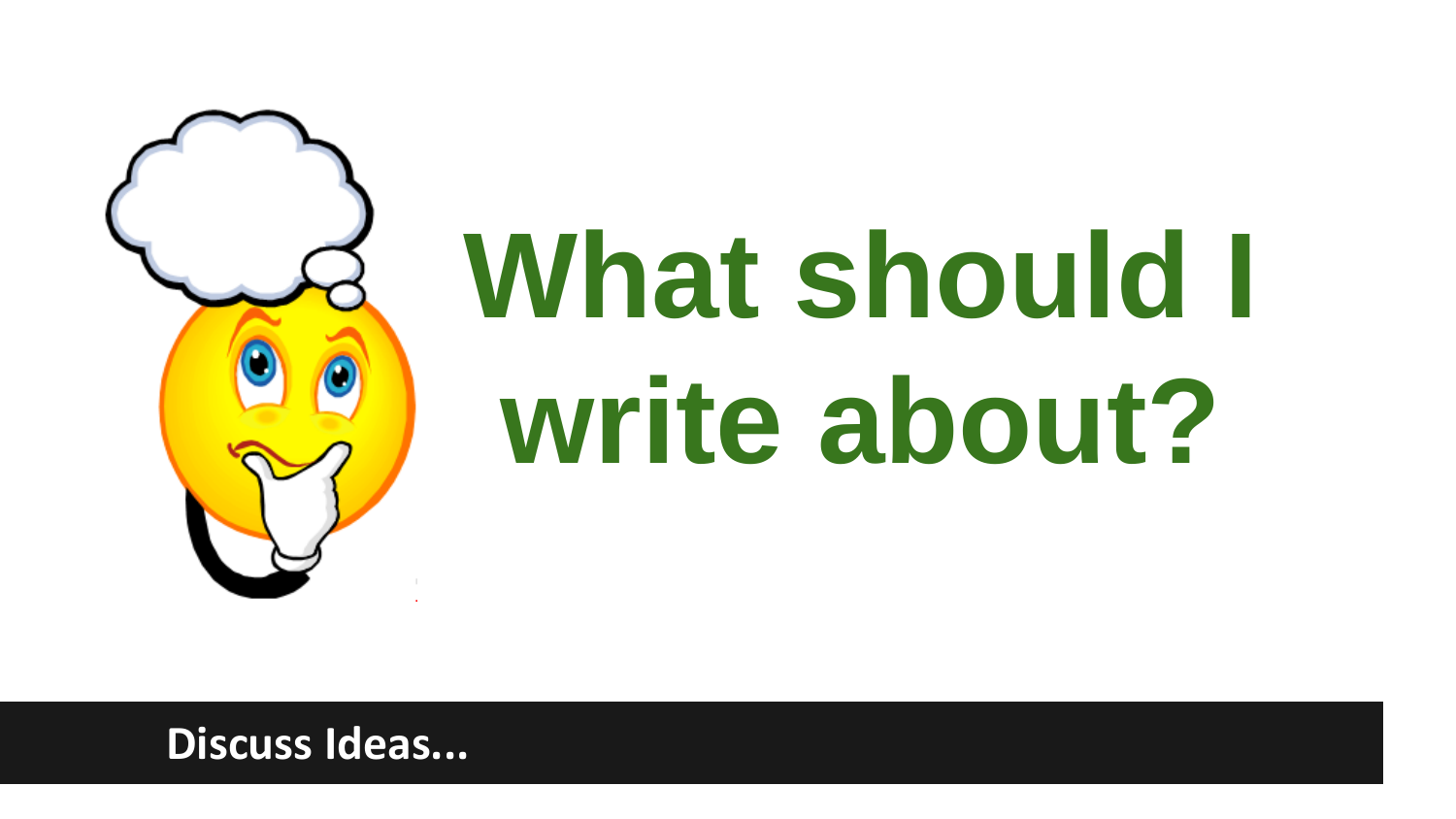# **What should I write about?**



- Prayers for Exams/Success in competitions
- Prayers for Health
- Prayers for Parents/Siblings
- Prayers for Success of Jama'at projects
- Prayers for Other challenges
- Wish him Happy New year, Eid Mubarak, etc
- Others?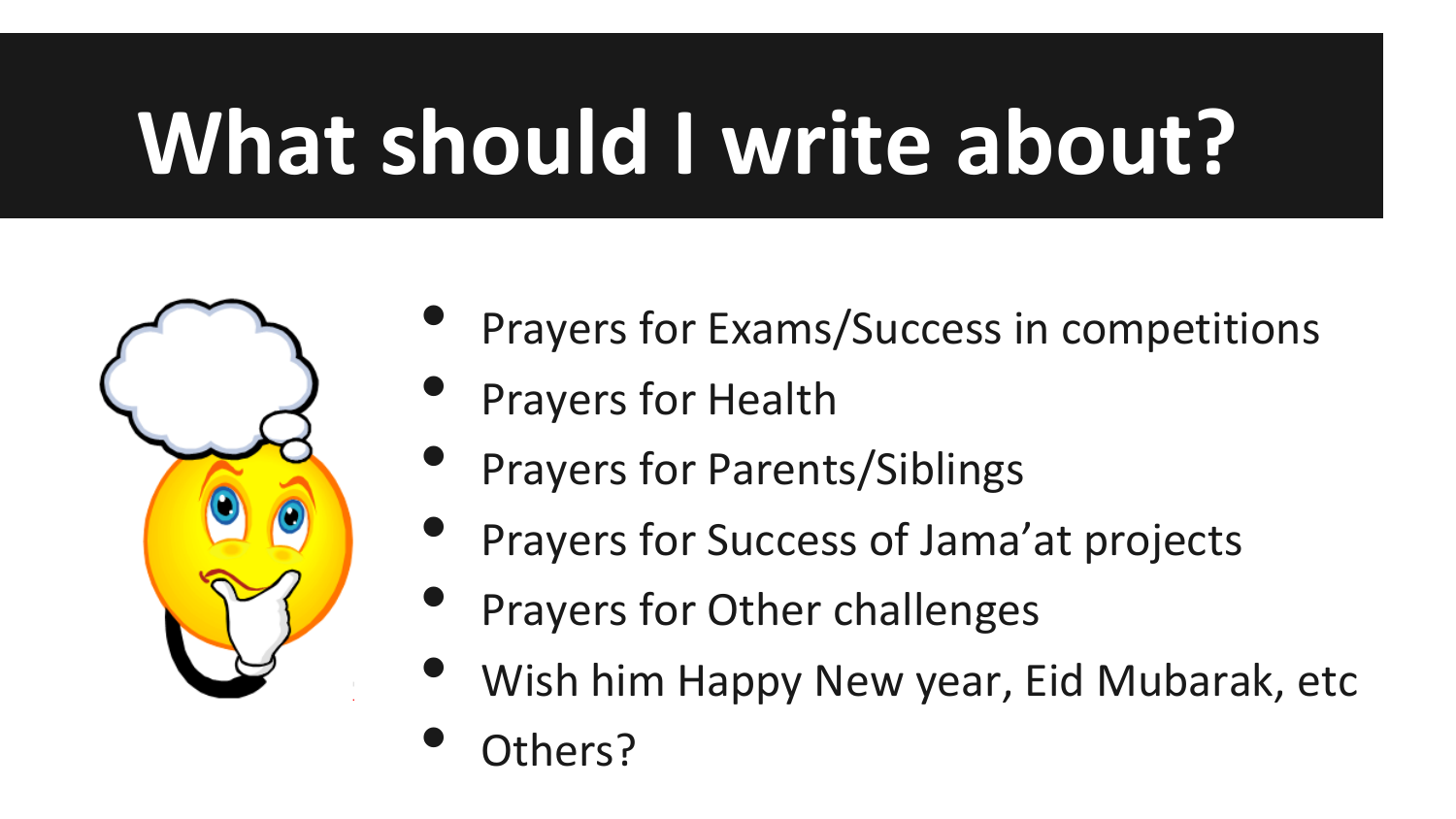#### **Take 3 minutes to think about what you want to write about "Think of Introducing your family, requesting for Prayers…."**

**One or two things are enough**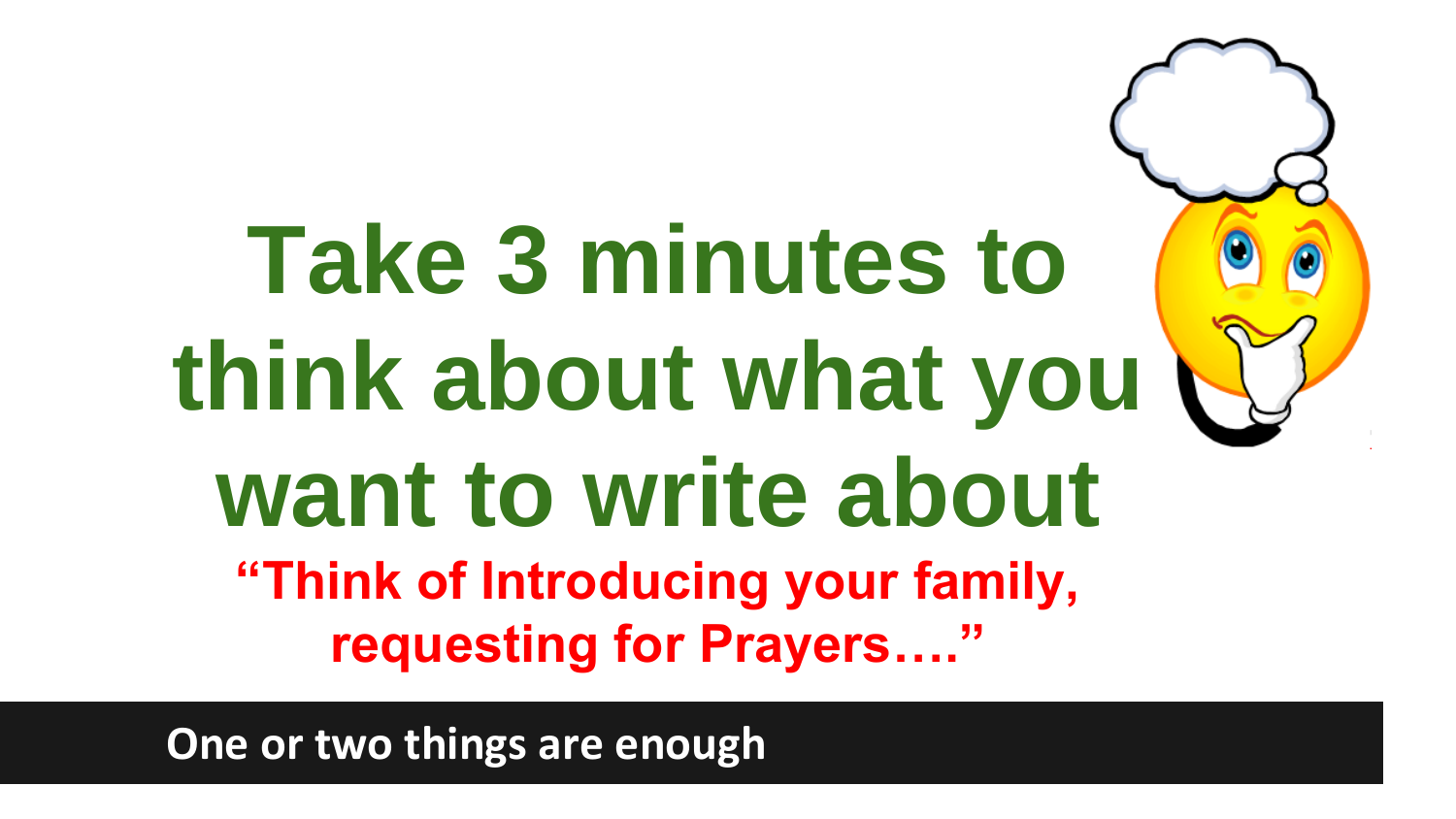#### **Lets get started...**

First step: write bismillah at to very top center of the page. In Arabic. You can copy from here:

جرالله الرَحْمٰنِ الرَّحِ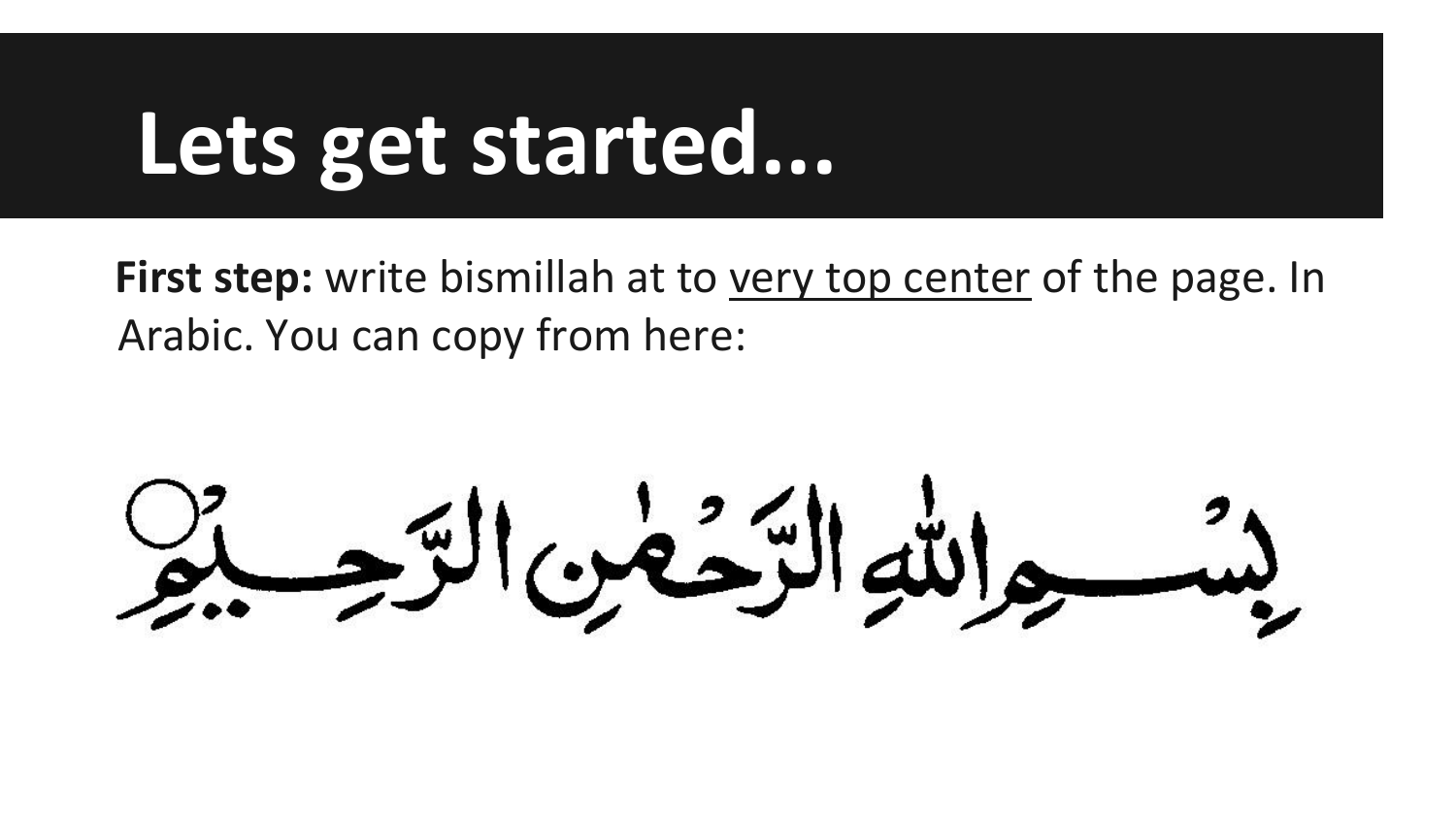#### **Second Step**

#### Write date and Salutation like the following:

بسوانتوالزخمن الزجير

January 2, 2014

Dearest Huzoor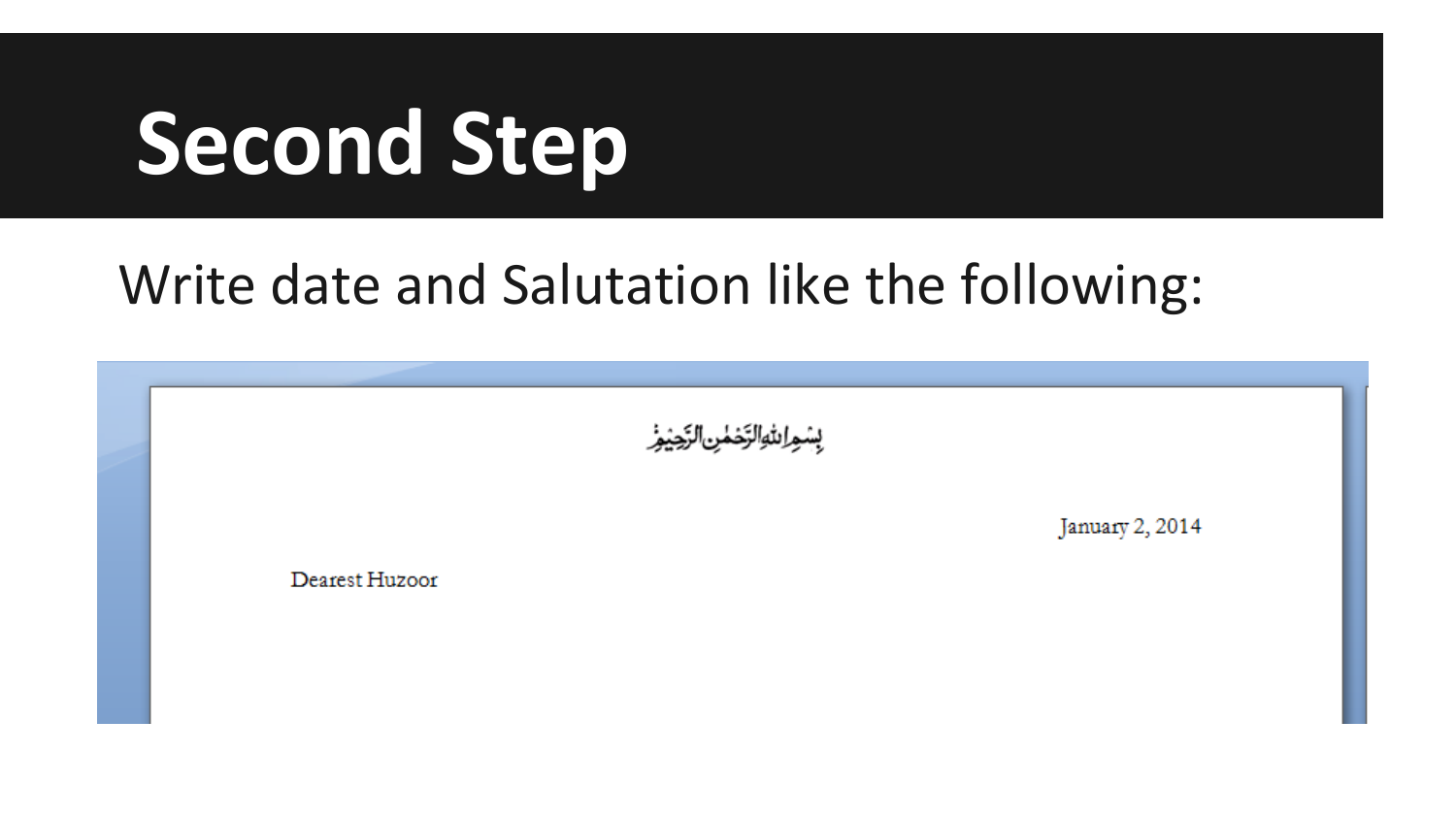#### **Write Salam**

Best to write Salam in Arabic. You can copy from here:

اَلسَّلَامُ عَلَيْكُمْ وَرَحْمَةُ اللَّهِ وَبَرَكَاتُهُ

بسماسوالزخمن الزجير January 2, 2014 Dearest Huzoor السُّلاَمُ عَلَيْكُمْ وَرَحْمَةُ اللَّه وَبَرَكَاتُهُ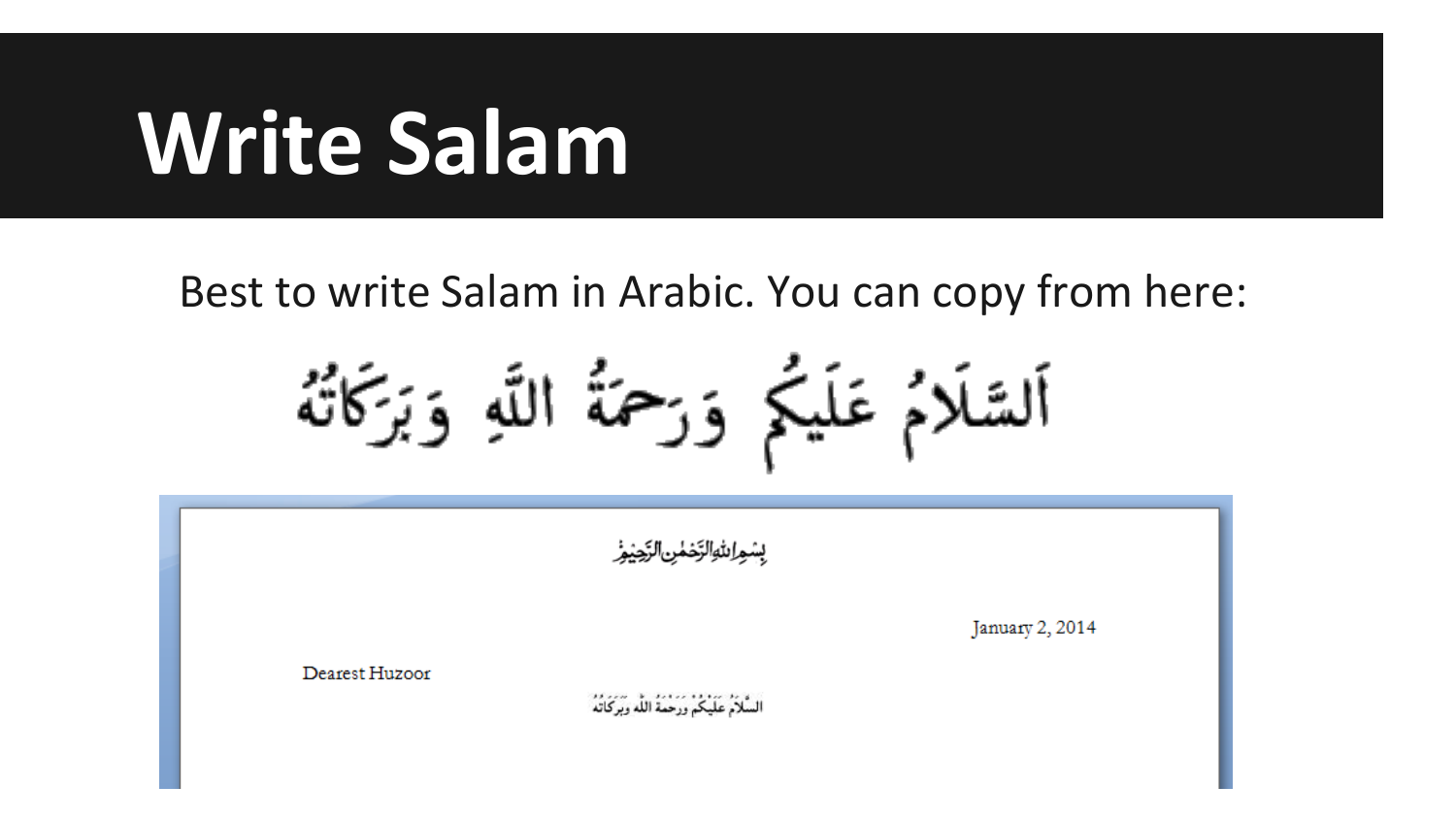#### **Write the body of the letter**

First add a prayer for Huzoor (aba):

بسمانتوالزخمن الزجيمر

January 2, 2014

Dearest Huzoor

السُّلاَمُ عَلَيْكُمْ وَرَحْمَةُ اللَّهِ وَبَرَكَاتُهُ

I hope you are doing well by Allah's grace. May Allah grant you a healthy life, Ameen.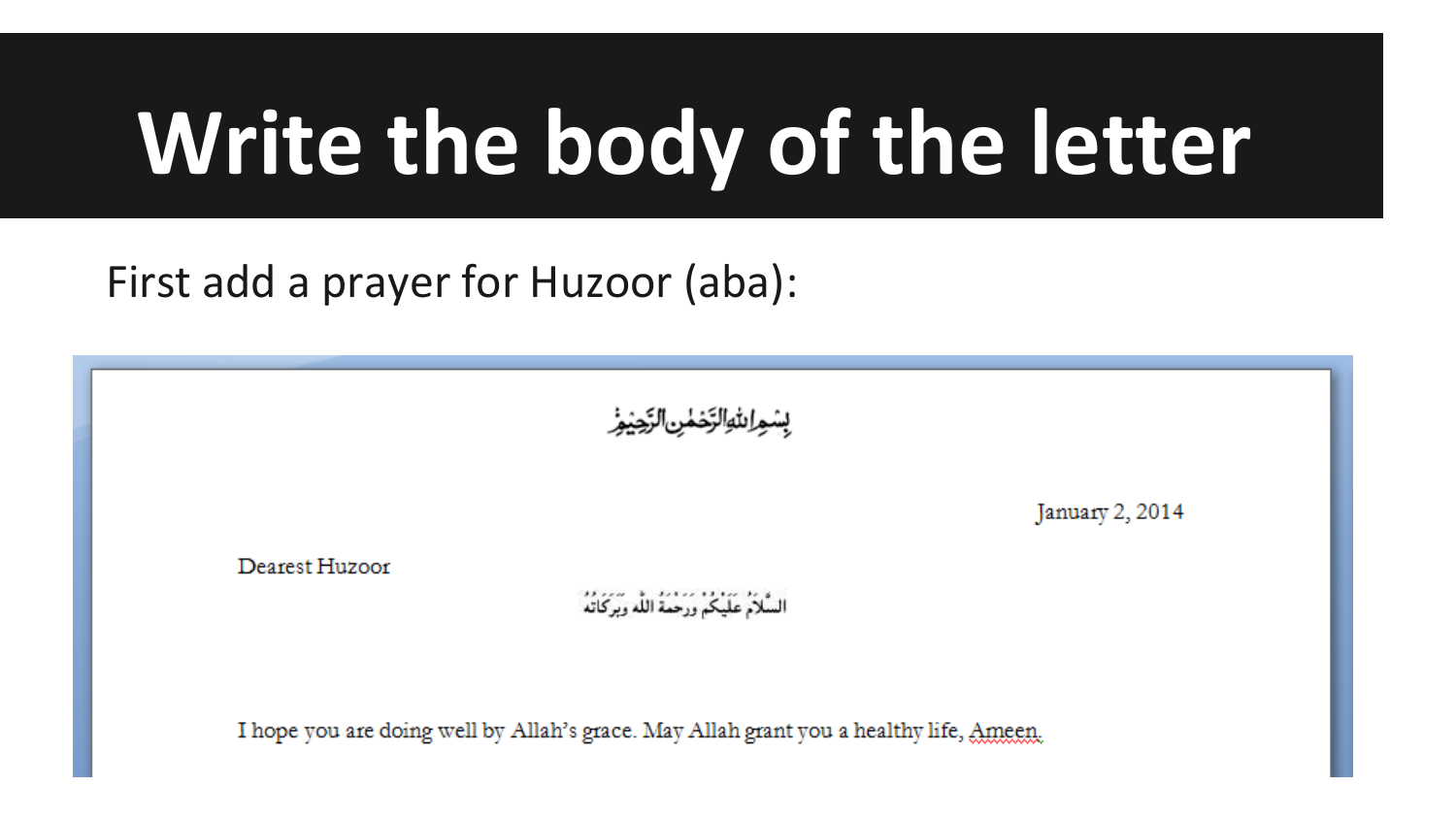## **Write the body of the letter**



Write about the topic or idea you thought of earlier.

Close with "Wasalam"

Write your Name and Address the end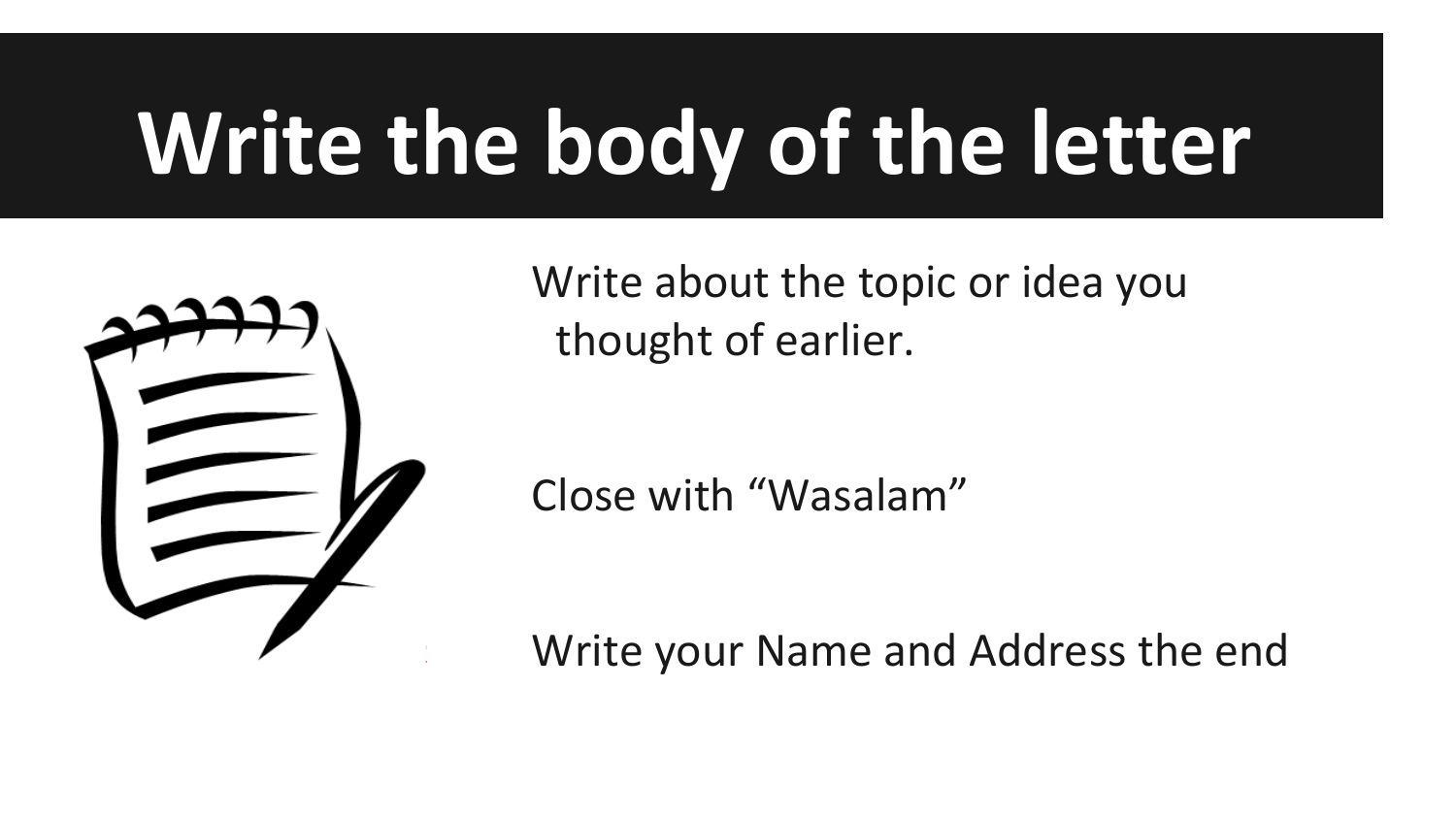#### بشواشوالزخمن الزجيور

January 2, 2014

Dearest Huzoor

السَّلاَءُ عَلَيْكُمْ وَرَحْمَةُ اللَّهُ وَيَرْكَانُهُ

I hope you are doing well by Allah's grace. May Allah grant you a healthy life, Ameen.

I am completing the memorization of Salat with translation and attending Atfal classes. I am also preparing for the National Ijtema.

I am currently in Grade 4. I enjoy math and science. I would like to become an engineer, InshaAllah.

I humbly request your prayers for my success and good health. Ameen.

Wasalaam,

Muhammad Ahmad Son of (Father's Full Name) Majlis (Name of your Majlis)

1234 Peace Way Anywhere, CA 98765 U.S.A.

#### **Sample Letter**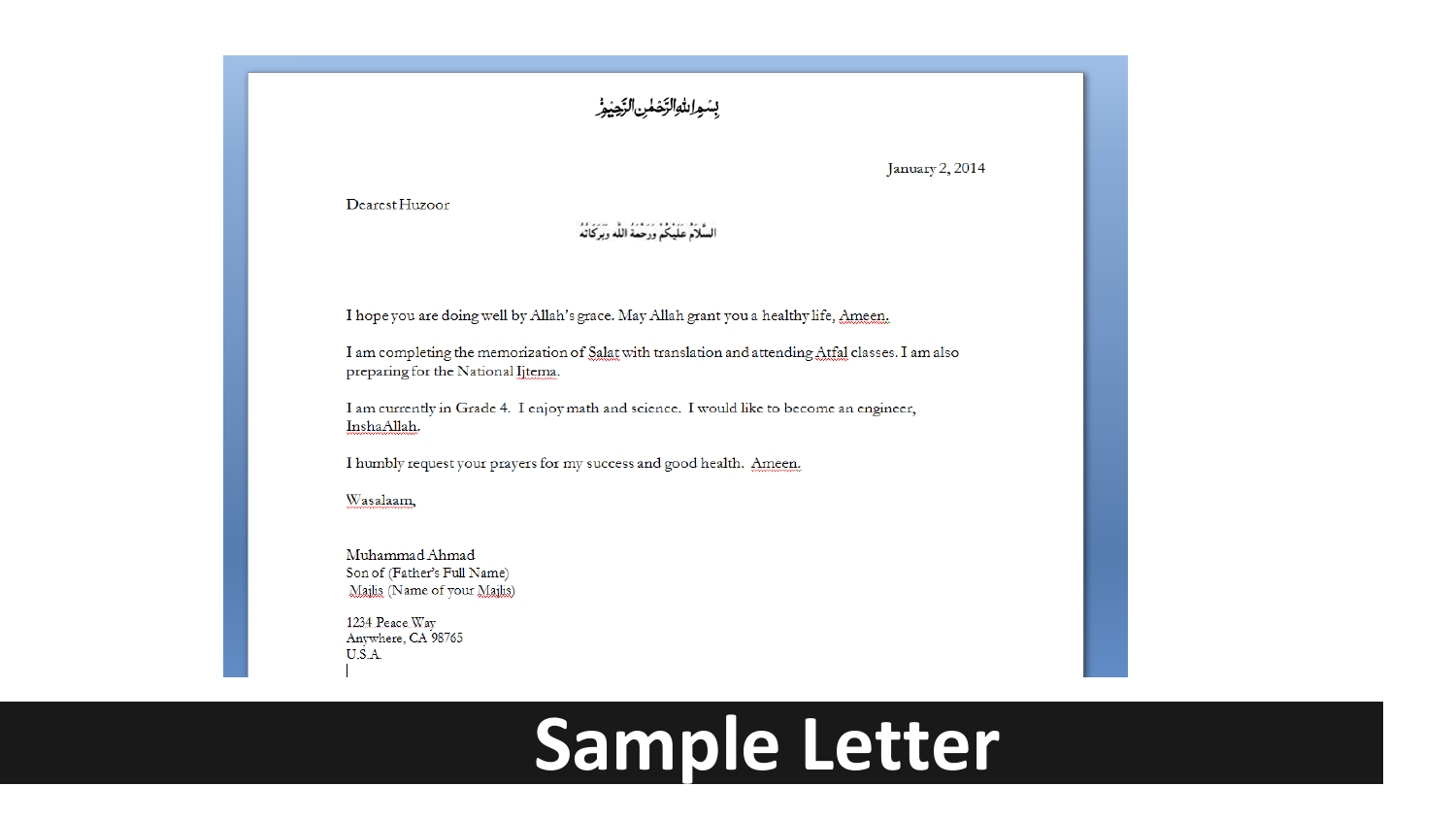#### **Fax or Mail Letter**



**Fax** to: 011442088705234 **Mail** via Postal Mail to: Attn: Private Secretary to Hadhrat Khalifatul Masih (aba) 16 Gressenhall Road London SW18 5QL United Kingdom

**Nazim Sahib will collect all letters today when you are done and will mail/fax them.**

**Nazim Sahib directly mail the letters(best option) or send us scanned copies(in a zip file) to atfal@atfalusa.org so we can mail the letters for you.**

**You can use HelloFax, PamFax and eFax Softwares. Some are free**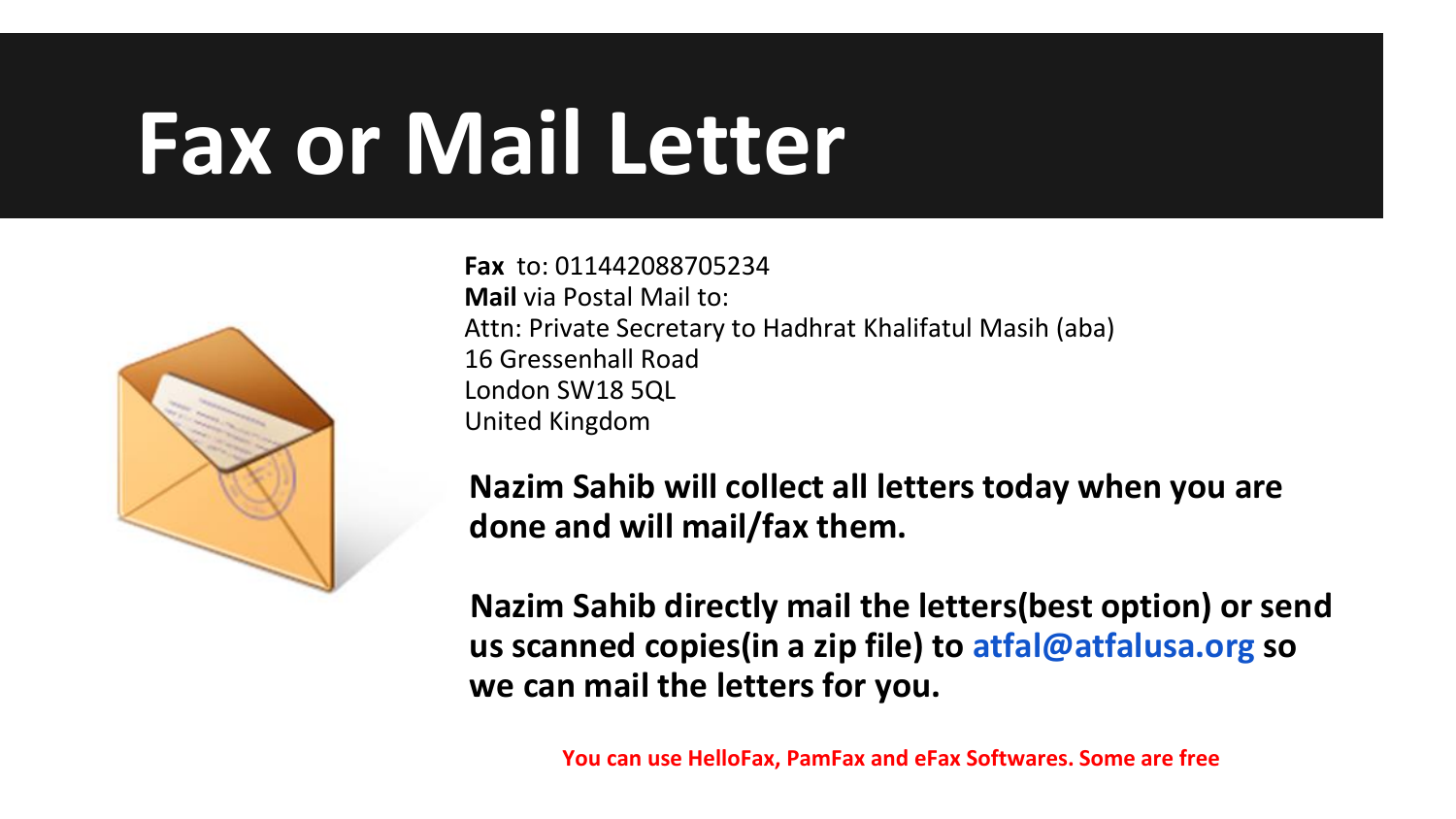#### **Review Guidelines I**

Write Bismillah in Arabic on top center



Write Date on Top Right and start with Dearest Hudhur

Include Assalam-o-Alaikum salutation in Urdu or English.

Inquire about Hudhur's health and wellbeing and offer prayers for his health.

Write letter by hand if possible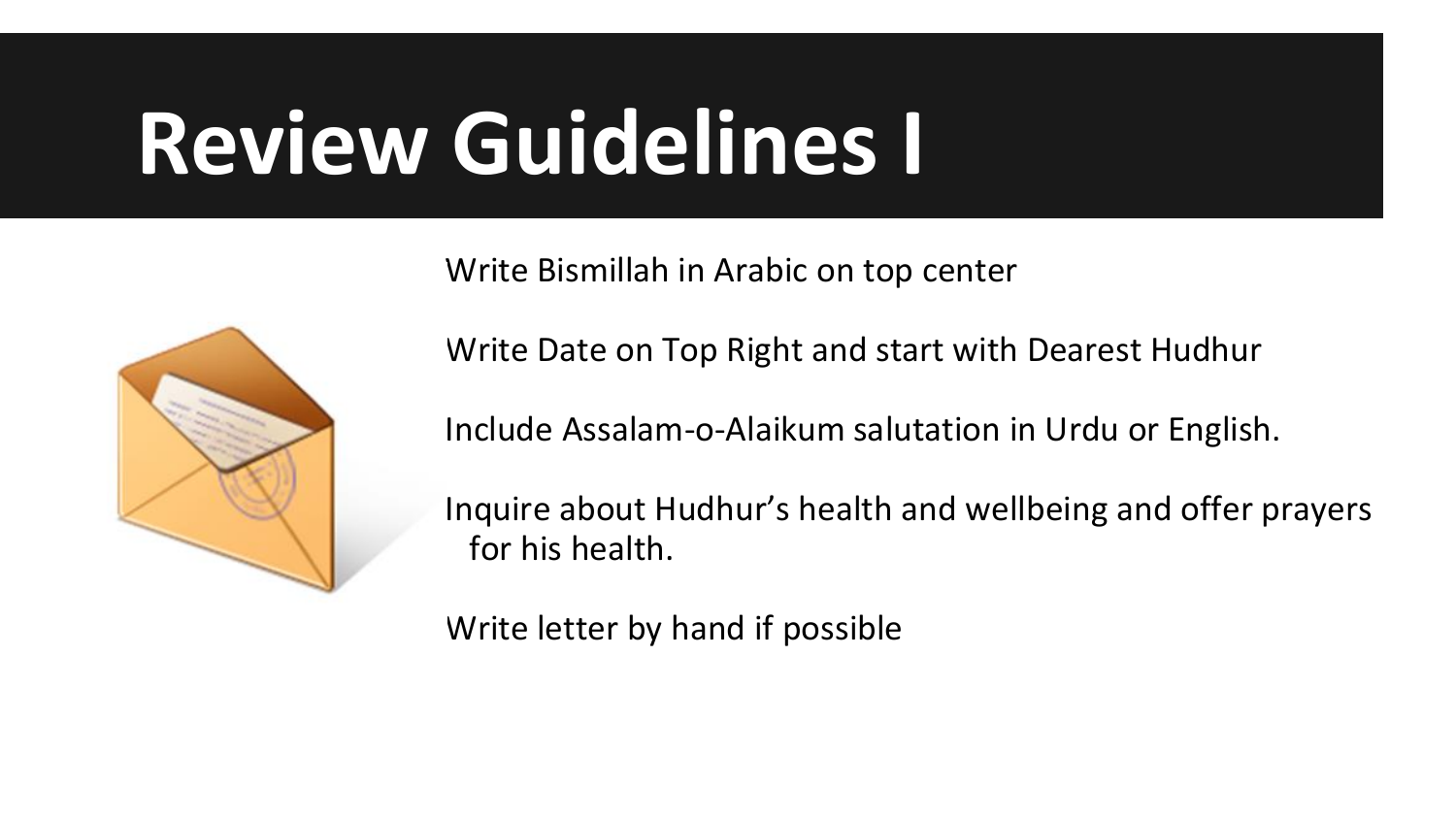#### **Review Guidelines II**

Mention what you are doing as a Tifl



Mention what you are doing as a student

Request prayers for your health, success and anything else in particular.

Include your full name, father's full name, Majlis and address. Include space for signature.

Keep the letter short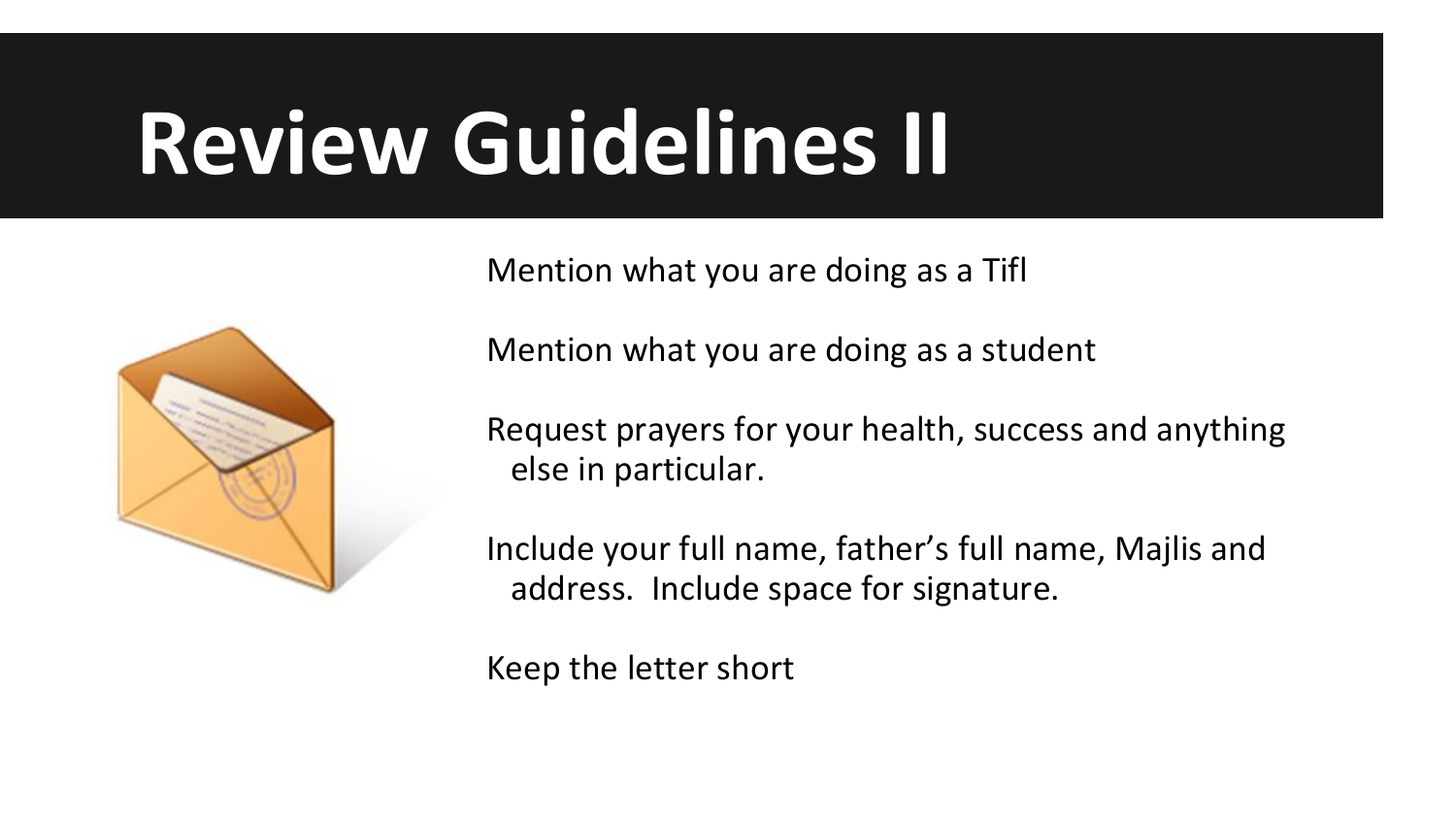

# **Good Job!**

#### **Now you can do it yourself every month**

#### **Make it a Habit**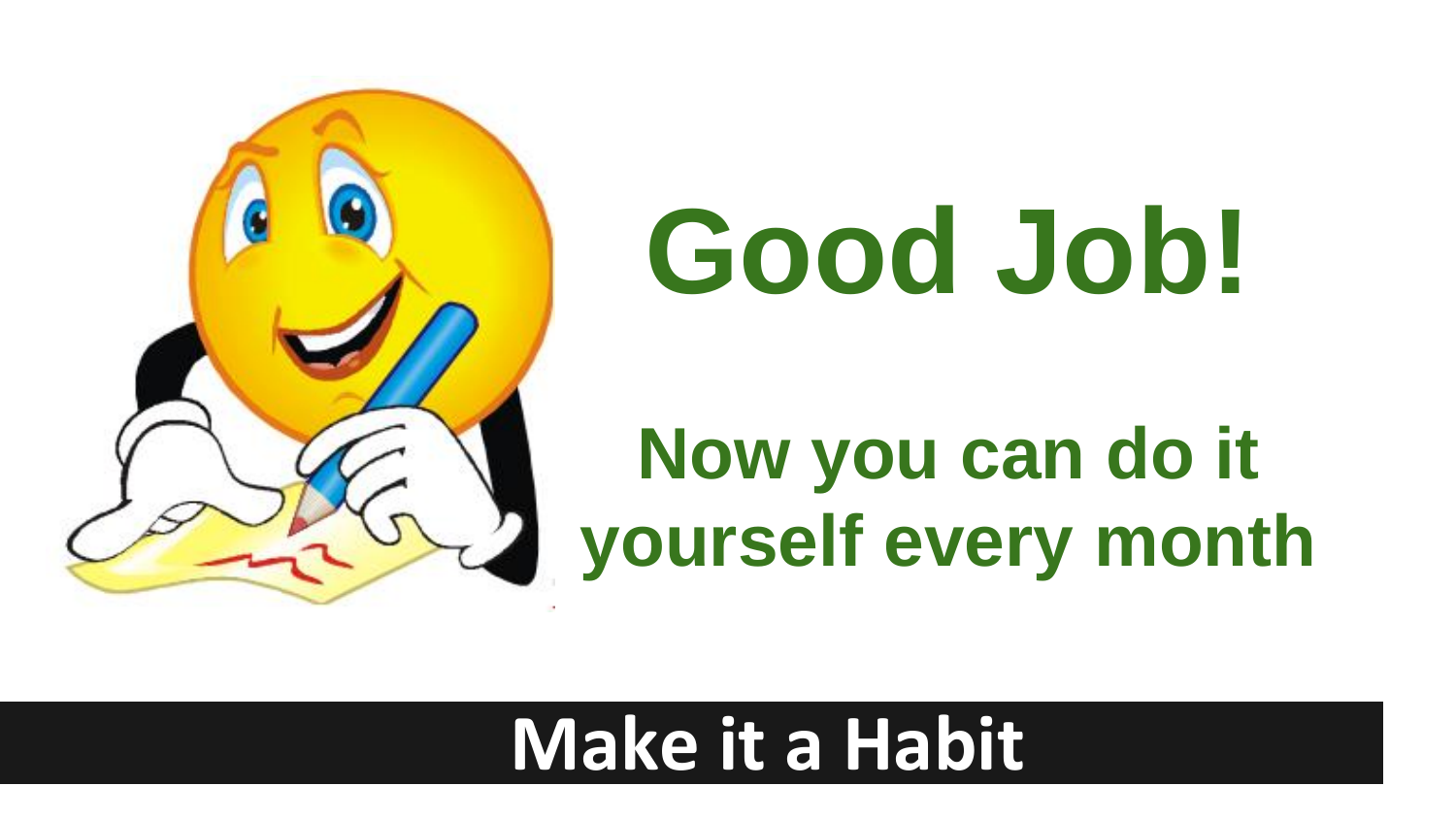

#### **Next Slide**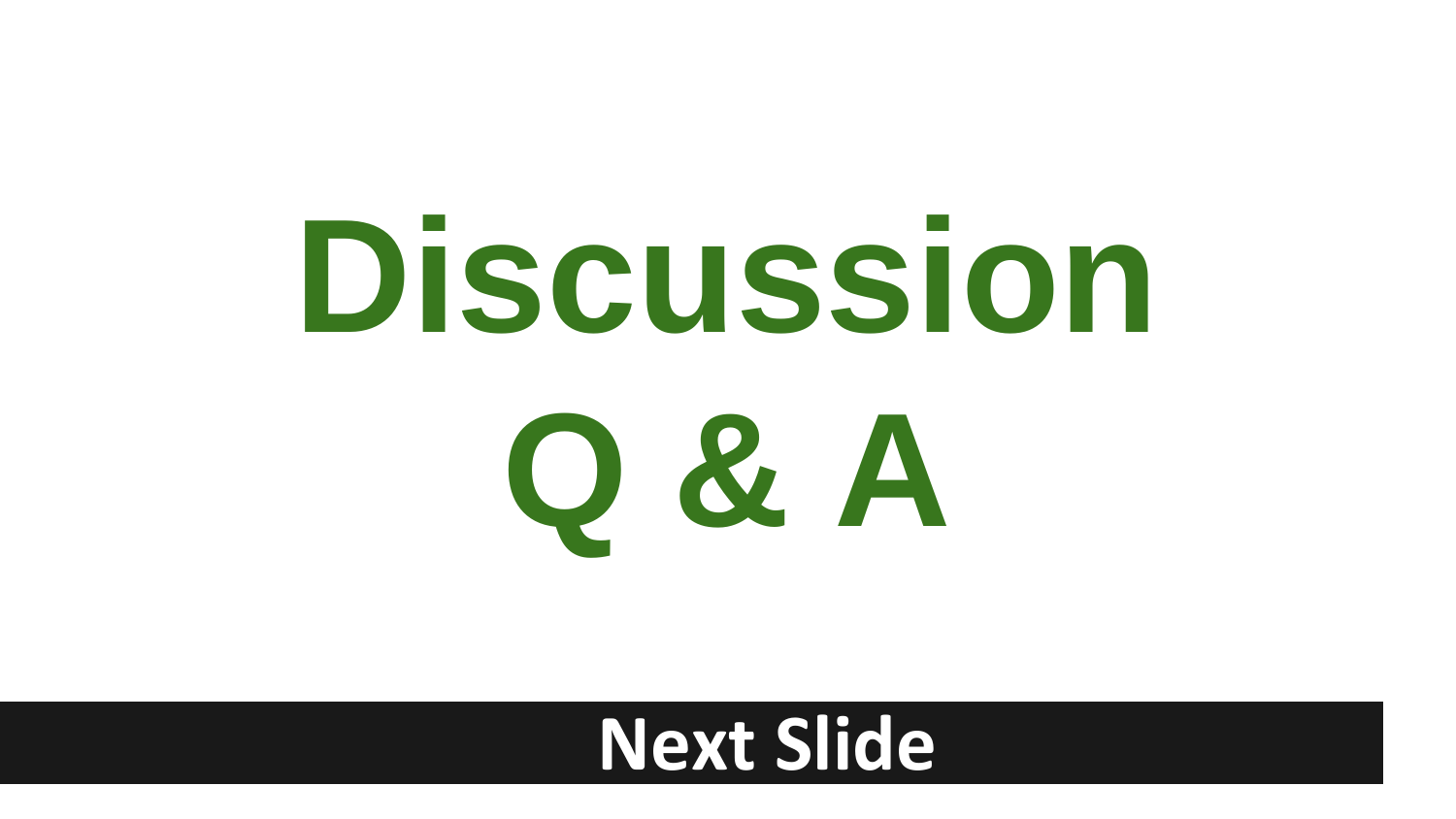# **Thank You**

**Next Slide - Monthly Tarbiyyat Questions**